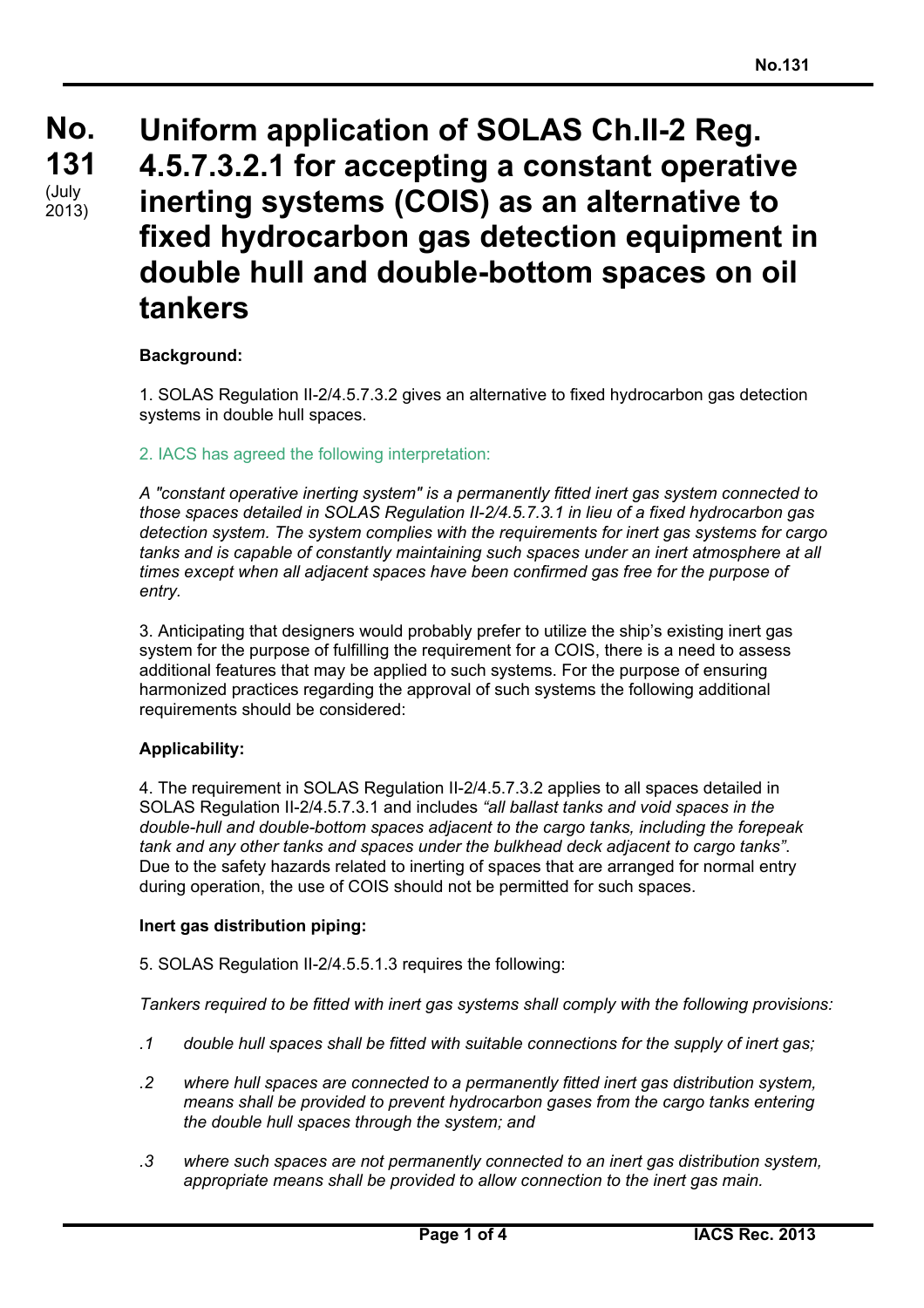**No. 131** (cont)

6. The above does not consider the hazards related to hydrocarbon gas backflow from spaces detailed in SOLAS Regulation II-2/4.5.7.3.1 to non-hazardous spaces. These spaces are typically defined as hazardous zones 1 on tankers. Hence, means for prevention of gas backflow from ballast tanks to the inert gas unit and the non-hazardous area in which it is located are required. The following is therefore proposed:

Prevention of hydrocarbon gas backflow from spaces detailed in SOLAS Regulation II-2/4.5.7.3.1:

7. In addition to SOLAS Regulation II-2/4.5.5.1.3, the COIS should be provided with means for prevention of backflow of hydrocarbon gas from spaces detailed in SOLAS Regulation II-2/4.5.7.3.1 to the inert gas unit and the non-hazardous space in which it is located. Acceptable means are;

- Double block and bleed arrangements as per IACS UR F20 or,
- At least two non-return devices as per FSS Code Ch.15 Reg.2.3.1.4.1.

8. Transfer of inert gas between spaces detailed in SOLAS Regulation II-2/4.5.7.3.1 and cargo tanks should not be permitted.

Prevention of gas backflow from cargo tanks to spaces detailed in SOLAS Regulation II-2/4.5.7.3.1:

9. Considering that the COIS has to be continuously operated (even during inerting and topping up of cargo tanks), the above means are also required for connections allowing gas backflow from cargo tanks into spaces detailed in SOLAS Regulation II-2/4.5.7.3.1.

10. Transfer of inert gas between cargo tanks and spaces detailed in SOLAS Regulation II-2/4.5.7.3.1 should not be permitted.

## Prevention of water ingress into cargo tanks and void spaces/cofferdams:

11. To prevent water ingress (due to overfilling of ballast tanks) into the inert gas generator unit and the space in which it is located, a non-return valve with a positive means of closure should be provided in the main COIS distribution line.

12. Unless alternative means of prevention of water ingress are provided, where a common distribution system is arranged for ballast tanks and void spaces/cofferdams, a high level alarm should be provided in the ballast tank and a water ingress detector should be provided in the void space.

13. If the COIS is interconnected with the inert gas system serving cargo tanks, a non-return valve with a positive means of closure should be so located that water ingress into cargo tanks is also prevented.

### Means for isolation for the purpose of safe entry:

14. Means should be provided for isolating each space detailed in SOLAS Regulation II-2/4.5.7.3.1 from a common COIS distribution system. Where stop valves are fitted, they should be provided with locking arrangements which should be under the control of the responsible ship's officer. There should be a clear visual indication of the operational status of the valves or other acceptable means.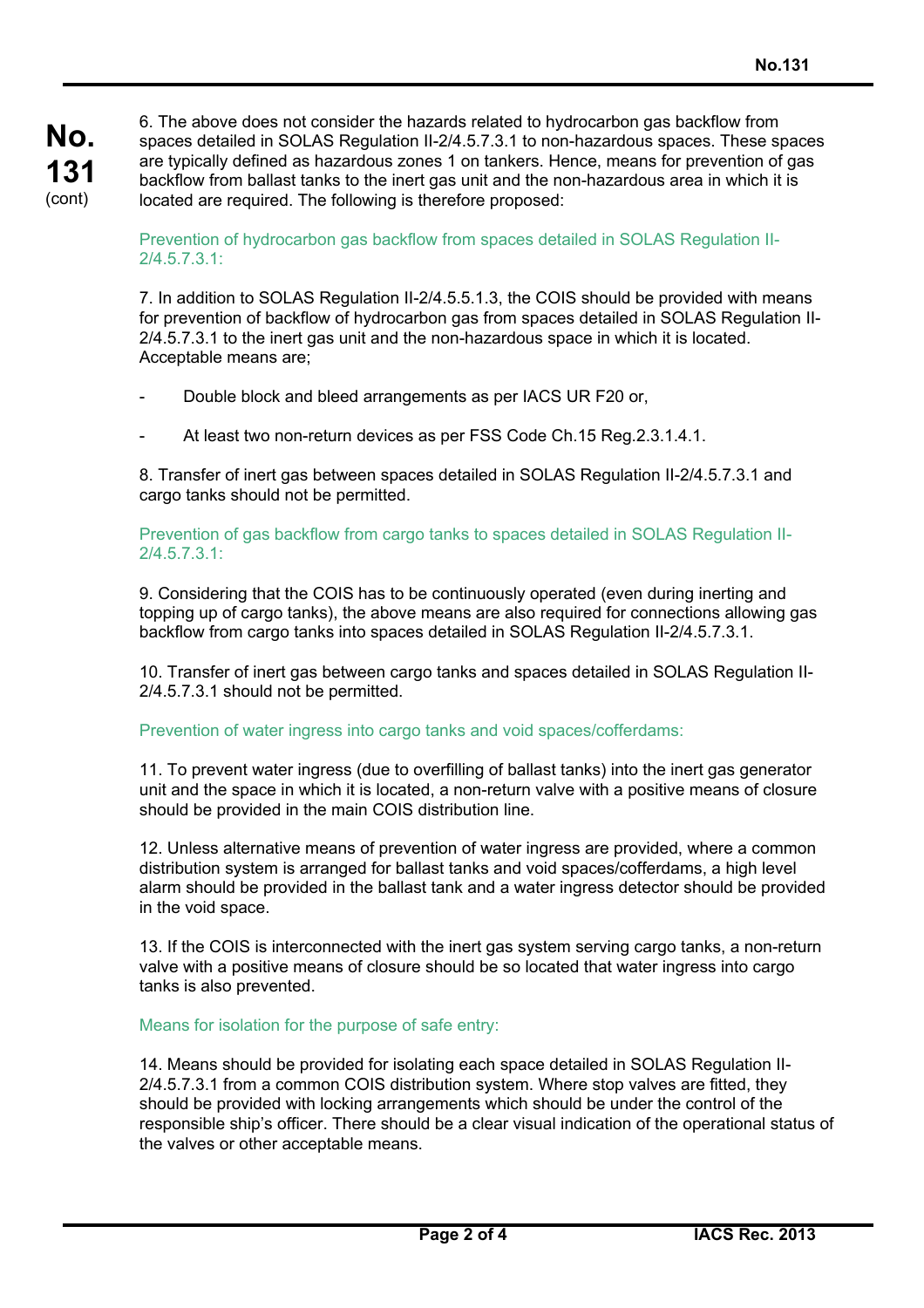# Piping design:

15. The COIS distribution system should be so designed as to prevent accumulation of water in the system under all normal conditions.

# **Consequences of system failure:**

16. The COIS is an alternative to fixed HC gas detection and thus requires continuous operation. The system must therefore be arranged with redundancy in accordance with the requirements for inert gas systems in The FSS Code Ch.15. In case of failure of the COIS, emergency manual gas detection is required as a temporary means. Compliance with SOLAS Regulation II-2/4.5.7.2 is therefore required also for ships with COIS.

# **Automation:**

17. The COIS is required to be constantly operating. This implies that the system should be arranged as follows:

- The COIS provides a continuous overpressure supply of inert gas (padding).
- The inert gas system serving the COIS is arranged for automatic start in case of low pressure.

# **Monitoring:**

18. The COIS may be arranged to supply inert gas to spaces detailed in SOLAS Regulation II-2/4.5.7.3.1 independently or simultaneously with the supply of inert gas to cargo tanks for topping up purposes. Accordingly, the following independent instrumentation is required for a COIS distribution system serving the spaces detailed in SOLAS Regulation II-2/4.5.7.3.1:

- Low water level in deck water seals as per FSS Code Ch.15.2.4.3.1.7 (if provided for the COIS).
- Double-block and bleed activation and alarms as per IACS UR F20 (if provided for the COIS).
- Low pressure in the COIS distribution piping as per FSS Code Ch.15.2.4.3.1.8.
- High pressure in the COIS main distribution piping as per FSS Code Ch.15.2.4.3.1.9.

## **Air pipe/ventilation arrangements:**

19. Spaces detailed in SOLAS Regulation II-2/4.5.7.3.1 are required to be maintained in an inert condition. Accordingly, unless arrangements are made for continuously purging such spaces with inert gas, means should be required to ensure that inert gas does not escape via individual air pipes fitted to such spaces when inert gas is not supplied with due care taken to provide protection from overpressure and underpressure from additional thermal variation in the event the tank becomes isolated in the process of ensuring the gas does not escape<sup>1</sup>.